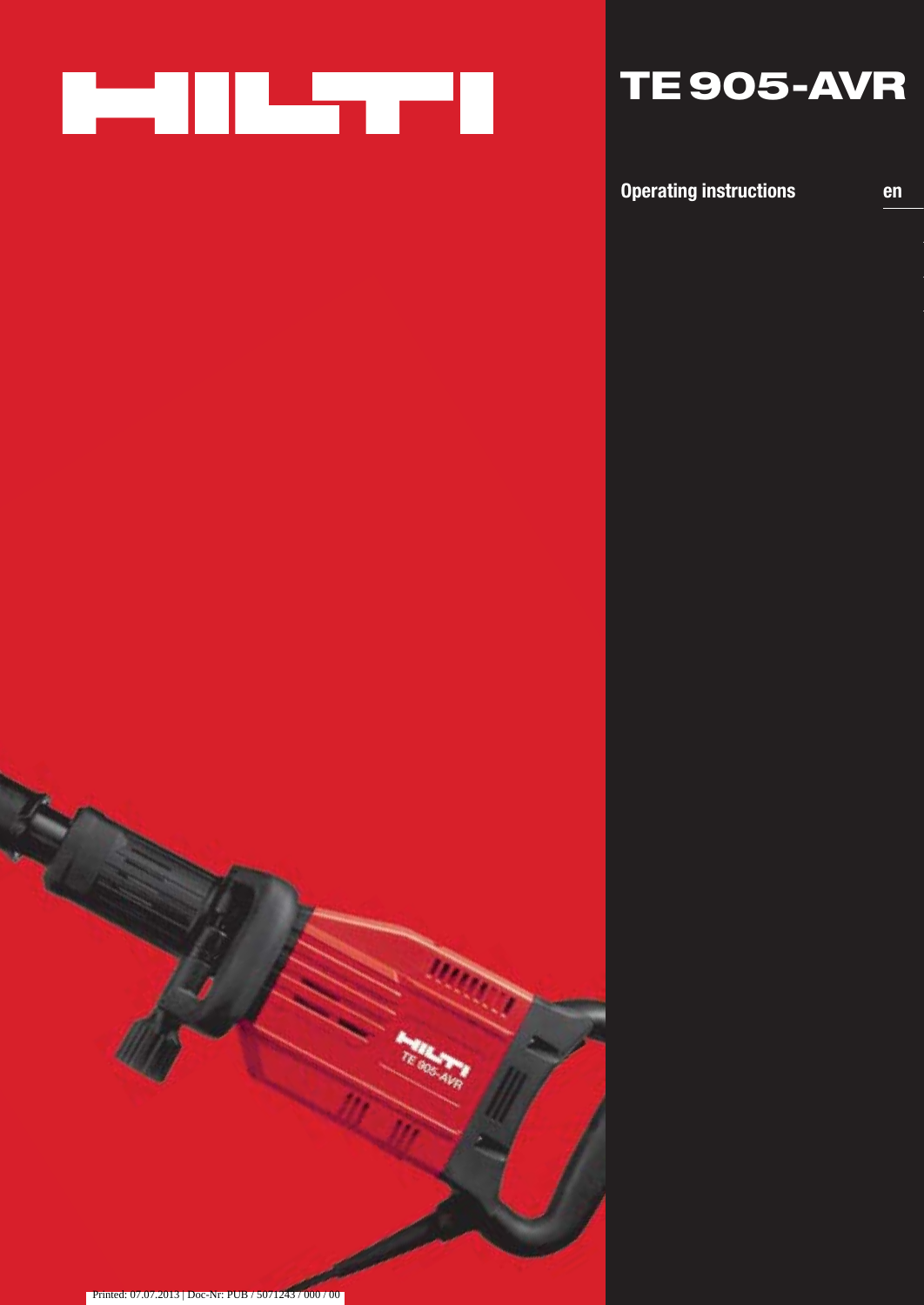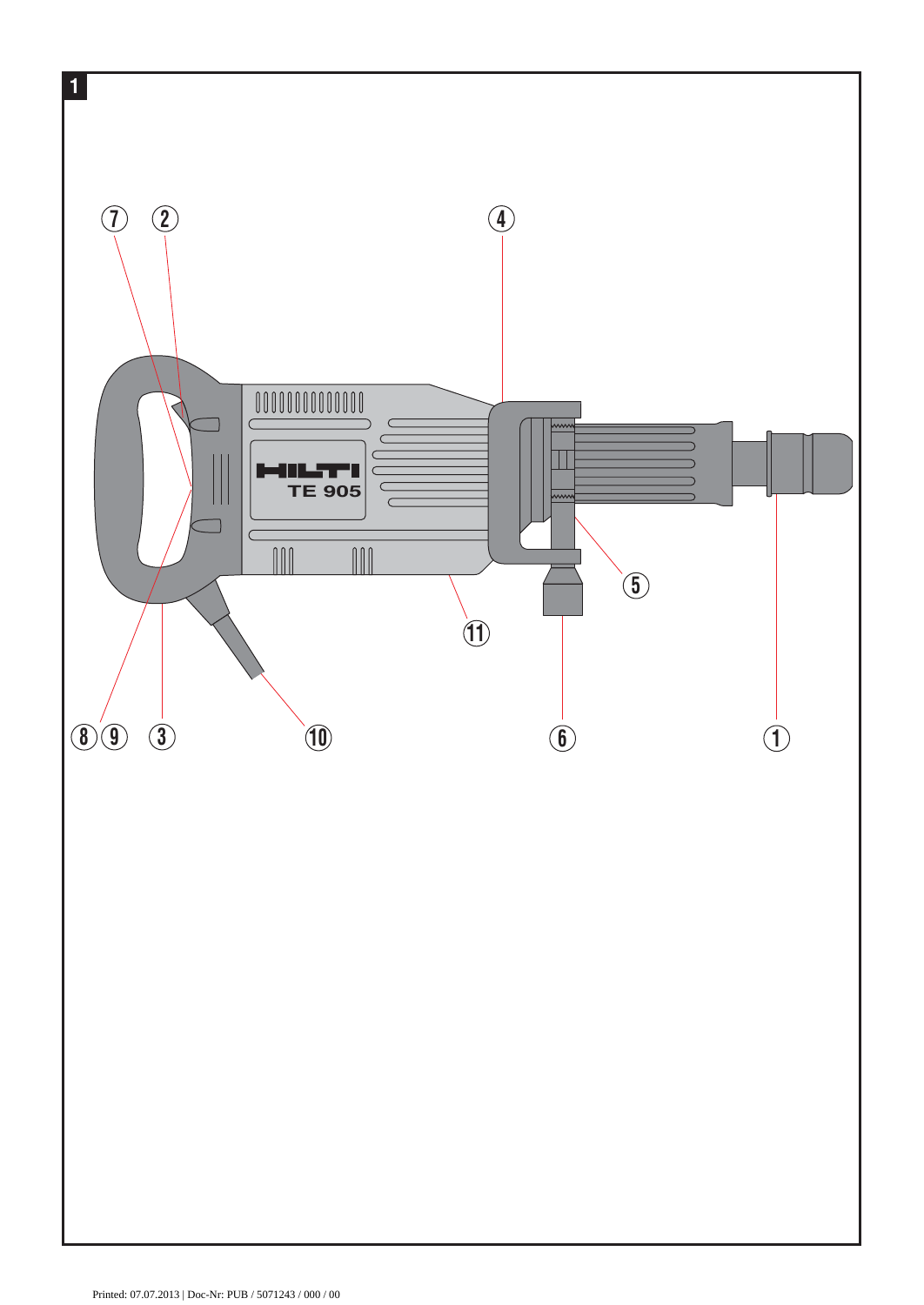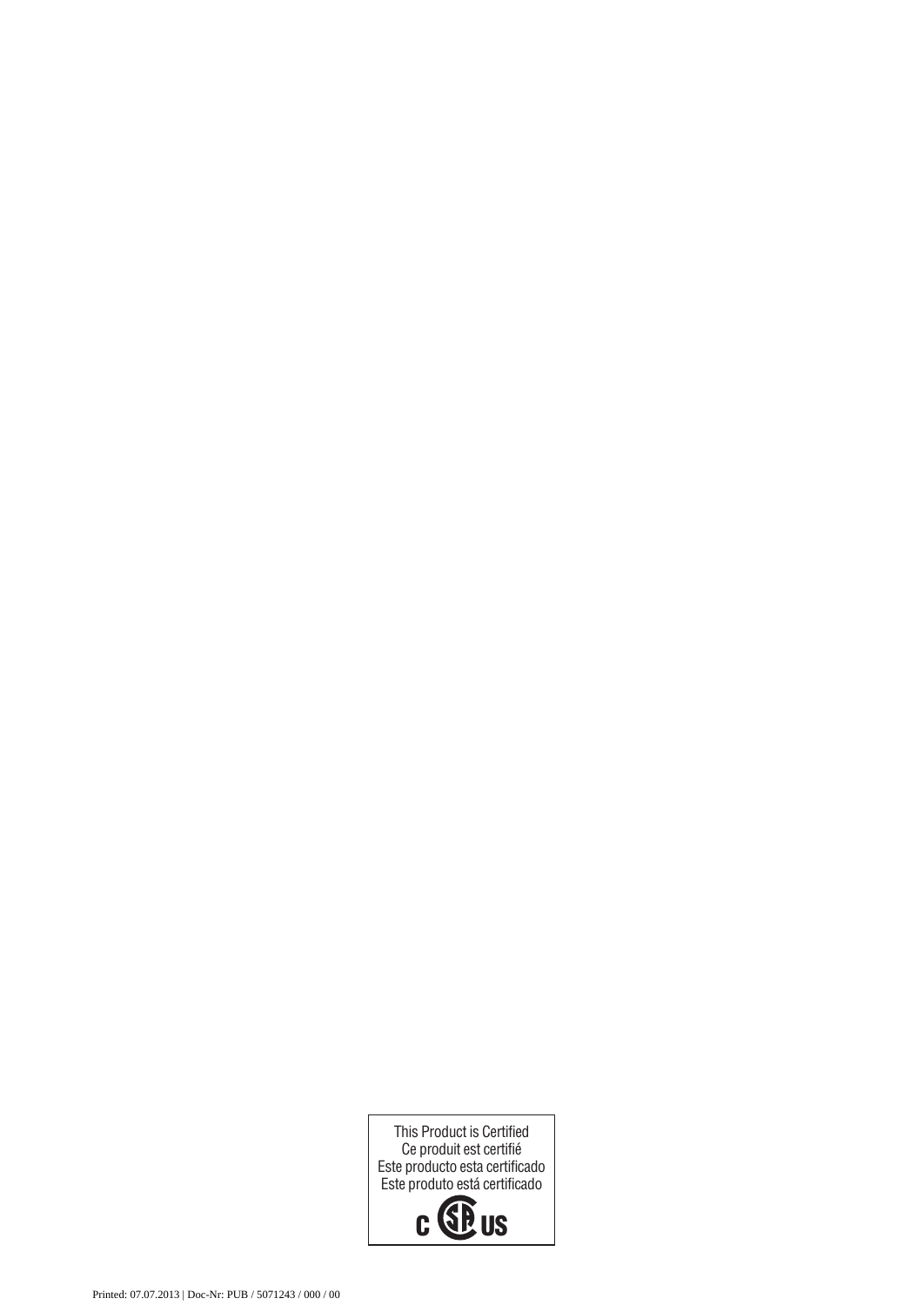



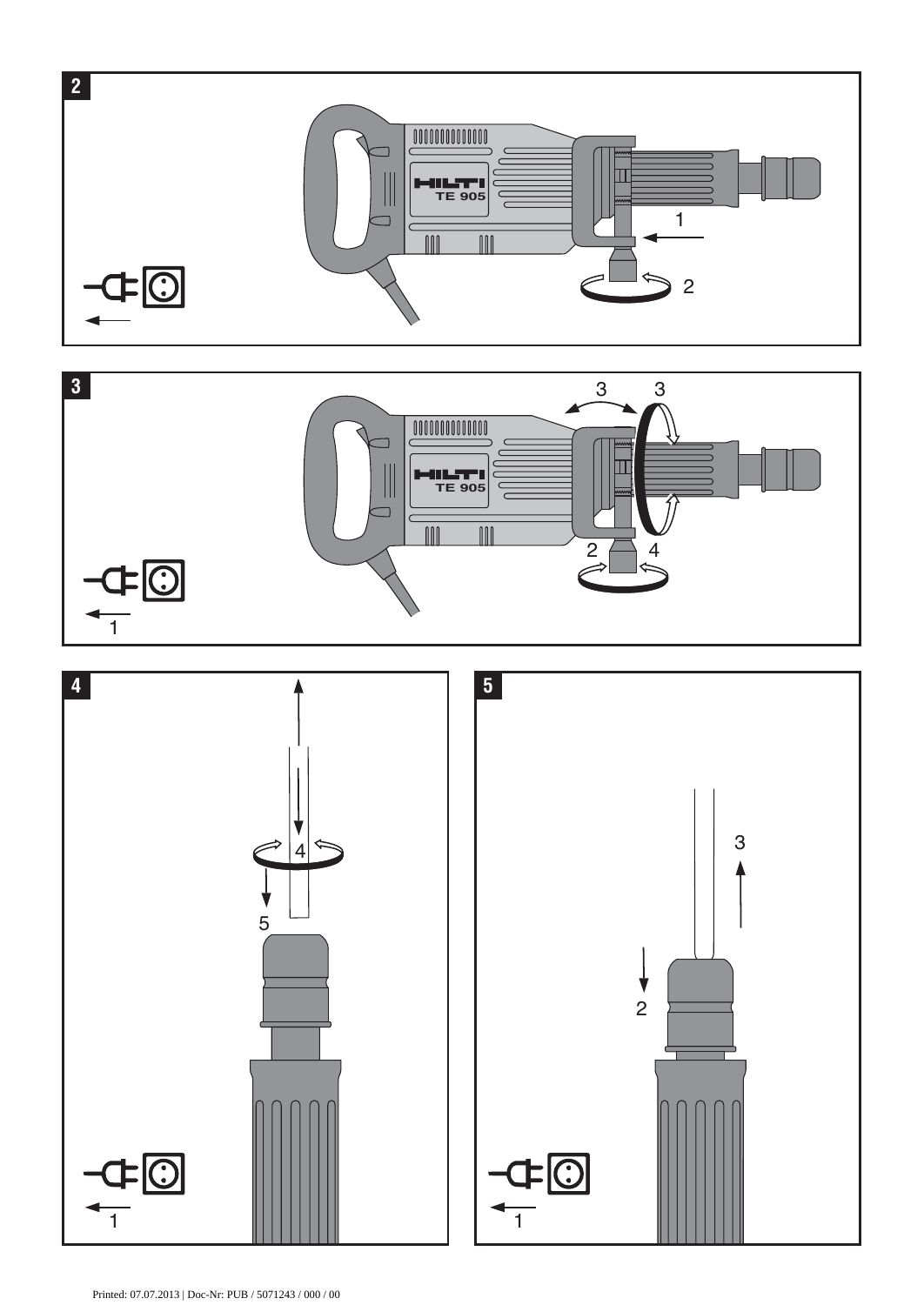# **ORIGINAL OPERATING INSTRUCTIONS TE 905-AVR breaker**

*It is essential that the operating instructions* **end**. General information *are read before the tool is operated for the first time.*

*Always keep these operating instructions together with the tool.*

*Ensure that the operating instructions are with the tool when it is given to other persons.*

### **Operating controls and components** -

- $\mathop{\oplus}$  Chuck
- $\overline{2}$  On/off switch
- $\overline{3}$  Grip
- $\widetilde{4}$ ) Side handle
- $(5)$  Side handle clamp
- $\overline{6}$  Screw
- $(7)$  Service indicator
- Activation indicator (theft protection system) (available as option)
- Supply cord
- Ventilation slots

| <b>Contents</b>                      |   |
|--------------------------------------|---|
| 1. General information               |   |
| 2. General safety rules              | 2 |
| 3. Specific safety rules and symbols | 3 |
| 4. Functional description            | 3 |
| 5. Assembly                          | 4 |
| 6. Operation                         | 5 |
| 7. Care and maintenance              | 6 |
| 8. Tools and accessories             |   |
| 9. Troubleshooting                   |   |
| 10. Disposal                         |   |
| 11. Manufacturer's warranty - tools  |   |

### **1. General information**

### **1.1 Signal words and their meaning**

### **-CAUTION-**

Used to draw attention to a potentially dangerous situation which could lead to minor personal injury or damage to the equipment or other property.

### **-NOTE-**

Used to draw attention to an instruction or other useful information.

### **1.2 Pictograms**

### **Warning signs**



warning



electricity



Warning: hot surface

### **Obligation signs**









**Wear** ear protection



Wear  $P$ protection

**Wear** breathing protection

**Wear** protective gloves

#### a safety helmet **Symbols**



operating instructions before use





Equipped with theft protection system

Return waste material for recycling

**1** These numbers refer to the corresponding illustrations. The illustrations can be found on the fold-out cover pages. Keep these pages open while studying the operating instructions.

In these operating instructions, the TE 905-AVR breaker is referred to as "the tool".

### **Location of identification data on the tool**

The type designation can be found on the rating plate and the serial number on the side of the motor housing. Make a note of this data in your operating instructions and always refer to it when making an enquiry to your Hilti representative or service department.

Type: TE 905-AVR

Serial no.: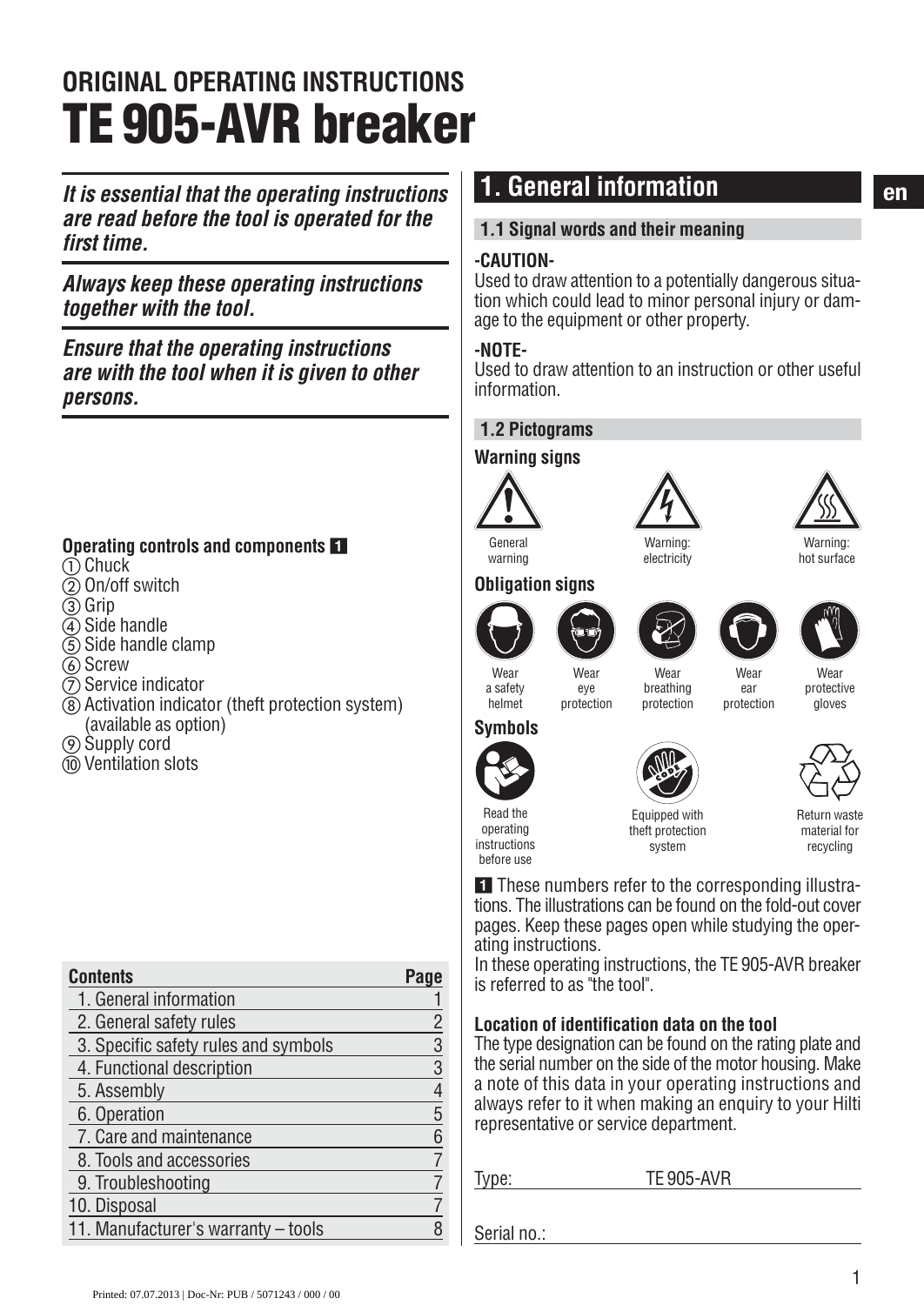### **2. General safety rules**

### **1. WARNING!**

### **Read and understand all instructions.**

Failure to follow all instructions listed below may result in electric shock, fire and/or serious personal<br>injury.<br>**CALLE TURE UREFUCTIONS** 

### **SAVE THESE INSTRUCTIONS**

### **2. Work Area**

**Keep your work area clean and well lit.** Cluttered benches and dark areas invite accidents.

**Do not operate power tools in explosive atmospheres, such as in the presence of flammable liquids, gases, or dust.** Power tools create sparks which may jonite the dust or fumes.

**Keep bystanders, children and visitors away while operating a power tool.** Distractions can cause you to lose control.

#### **3. Electrical Safety**

**Grounded tools must be plugged into an outlet properly installed and grounded in accordance with all codes and ordinances. Never remove the grounding prong or modify the plug in any way. Do not use any adaptor plugs. Check with a qualified electrician if you are in doubt as to whether the outlet is properly grounded.** If the tools should electrically malfunction or break down, grounding provides a low resistance path to carry electricity away from the user.

Applicable only to Class I (grounded) tools.

**Avoid body contact with grounded surfaces such as pipes, radiators, ranges and refrigerators.** There is an increased risk of electric shock if your body is grounded.

**Don't expose power tools to rain or wet conditions.** Water entering a power tool will increase the risk of electric shock.

**Do not abuse the cord. Never use the cord to carry the tools or pull the plug from an outlet. Keep cord away from heat, oil, sharp edges or moving parts. Replace damaged cords immediately.** Damaged cords increase the risk of electric shock.

**When operating a power tool outside, use an outdoor extension cord marked «W-A» or «W».** These cords are rated for outdoor use and reduce the risk of electric shock.

#### **4. Personal Safety**

**Stay alert, watch what you are doing and use common sense when operating a power tool. Do not use a tool while tired or under the influence of drugs, alcohol, or medication.** A moment of inattention while operating power tools may result in serious personal injury.

**Dress properly. Do not wear loose clothing or jewelry. Contain long hair. Keep your hair, clothing,** **and gloves away from moving parts.** Loose clothes, jewelry, or long hair can be caught in moving parts.

**Avoid accidental starting. Be sure switch is off before plugging in.** Carrying tools with your finger on the switch or plugging in tools that have the switch on invites accidents.

**Remove adjusting keys or wrenches before turning the tool on.** A wrench or a key that is left attached to a rotating part of the tool may result in personal injury.

**Do not overreach. Keep proper footing and balance at all times.** Proper footing and balance enables better control of the tool in unexpected situations.



**Use safety equipment. Always wear eye protection.** Dust mask, non-skid safety shoes, hard hat, or hearing protection must be used for appropriate conditions.

#### **5. Tool Use and Care**

**Use clamps or other practical way to secure and support the workpiece to a stable platform.** Holding the work by hand or against your body is unstable and may lead to loss of control.

**Do not force tool. Use the correct tool for your application.** The correct tool will do the job better and safer at the rate for which it is designed.

**Do not use tool if the switch does not turn it on or off.** Any tool that cannot be controlled with the switch is dangerous and must be repaired.

**Disconnect the plug from the power source before making any adjustments, changing accessories, or storing the tool.** Such preventive safety measures reduce the risk of starting the tool accidentally.

**Store idle tools out of reach of children and other untrained persons.** Tools are dangerous in the hands of untrained users.

**Maintain tools with care. Keep cutting tools sharp and clean.** Properly maintained tools with sharp cutting edges are less likely to bind and are easier to control.

**Check for misalignment or binding of moving parts, breakage of parts and any other condition that may affect the tools operation. If damaged, have the tool serviced before using.** Many accidents are caused by poorly maintained tools.

**Use only accessories that are recommended by the manufacturer for your model.** Accessories that may be suitable for one tool may become hazardous when used on another tool.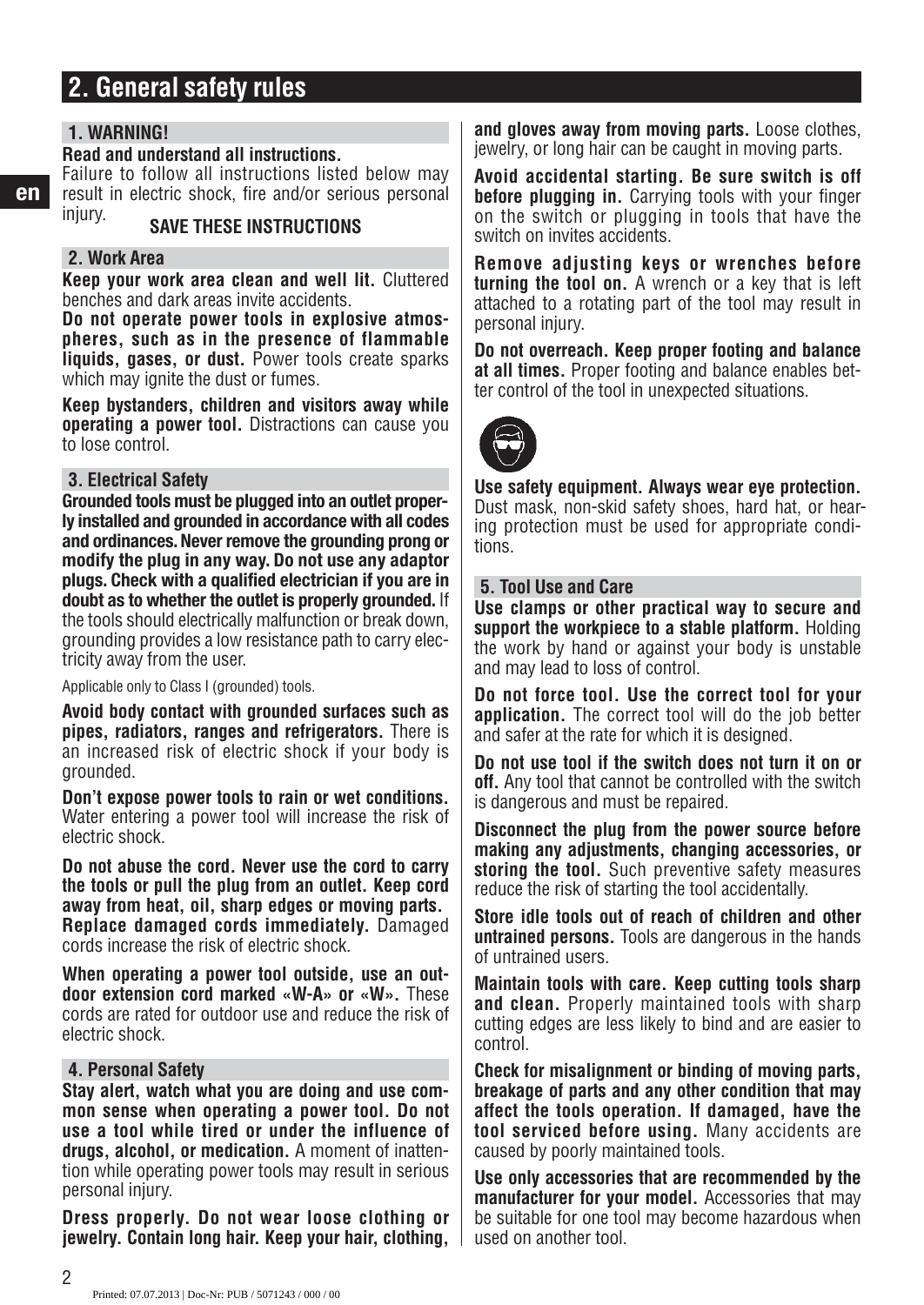### **6. Service**

**Tool service must be performed only by qualified repair personnel.** Service or maintenance performed by unqualified personnel could result in a risk of injury.

**When servicing a tool, use only identical replacement parts. Follow instructions in the Maintenance section of this manual.** Use of unauthorized parts or failure to follow Maintenance Instructions may create a risk of electric shock or injury.

## **3. Specific safety rules and symbols**

**Hold tools by insulated gripping surfaces when performing an operation where the cutting tool may contact hidden wiring or its own cord.** Contact with a "live" wire will make exposed metal parts of the tool "live" and shock the operator.

**Wear ear protectors when using the tool for extended periods.** Prolonged exposure to high intensity noise can cause hearing loss.

**WARNING: Some dust created by grinding, sanding, cutting and drilling contains chemicals known to cause cancer, birth defects, infertility or other reproductive harm; or serious and permanent respiratory or other injury.** Some examples of these chemicals are: lead from leadbased paints, crystalline silica from bricks, concrete and other masonry products and natural stone, arsenic and chromium from chemicallytreated lumber. Your risk from these exposures varies, depending on how often you do this type of work. **To reduce exposure to these chemicals, the operator and bystanders should work in a well-ventilated area, work with approved safety equipment, such as respiratory protection appropriate for the type of dust generated, and designed to filter out microscopic particles and direct dust away from the face and body. Avoid prolonged contact with dust.**

**Wear protective clothing and wash exposed areas with soap and water.** Allowing dust to get into your mouth, eyes, or to remain on your skin may promote absorption of harmful chemicals.

**The tool is not intended for use by children, by debilitated persons or those who have received no instruction or training.**

**Children must be instructed not to play with the tool.**

### **Personal protective equipment**

The user and any other persons in the vicinity must wear suitable eye protection, a safety helmet, ear protection, protective gloves and breathing protection.



a safety helmet Wear

eye protection

**Wear** breathing protection protection

**Wear** protective gloves

### **Symbols used on the tool**

- 
- Hz hertz  $\oslash$ 
	-
- V volts<br>
W watts<br>
W watts<br>
W watts<br>
W watts watts  $n_0$  no load speed<br>alternating current /min revolutions per  $\frac{m}{\varnothing}$  diameter<br> $\varnothing$  diameter

**Wear** ear

### **4. Functional description**

The TE 905-AVR is a heavy-duty breaker. It is equipped with a TE-S chuck. The tool features an active vibration reduction system that reduces vibration by about 50%.

The tool can be equipped with an optional theft protection function. This function operates on a radio / transponder principle. When equipped with this function, the tool can be activated and operated only by authorized users.

#### **Correct use**

The TE 905-AVR is a hand-held electric tool for chiseling. The tool is suitable for chiseling and demolition work on concrete, masonry, stone or asphalt. The working environment may be on a construction site of any kind. The tool may be operated only when supplied with a voltage in compliance with the information given on its rating plate.

#### **Chucks:**

– TE-S chucks

### **Switches:**

– On/off switch

### **Grips:**

- Adjustable vibration-absorbing side handle.
- Vibration-absorbing grip.

#### **Lubrication:**

– Permanent lubrication.

#### **Indicator lamps:**

- Service indicator (red).
- Theft protection system indicator (available as option) (blinks yellow).

#### **The following items are supplied as standard:**

- Tool
- Grease dispenser (50 ml)
- Operating instructions
- Toolbox
- Cleaning cloth

See figure 1 and the explanations of operating controls and components on page 1.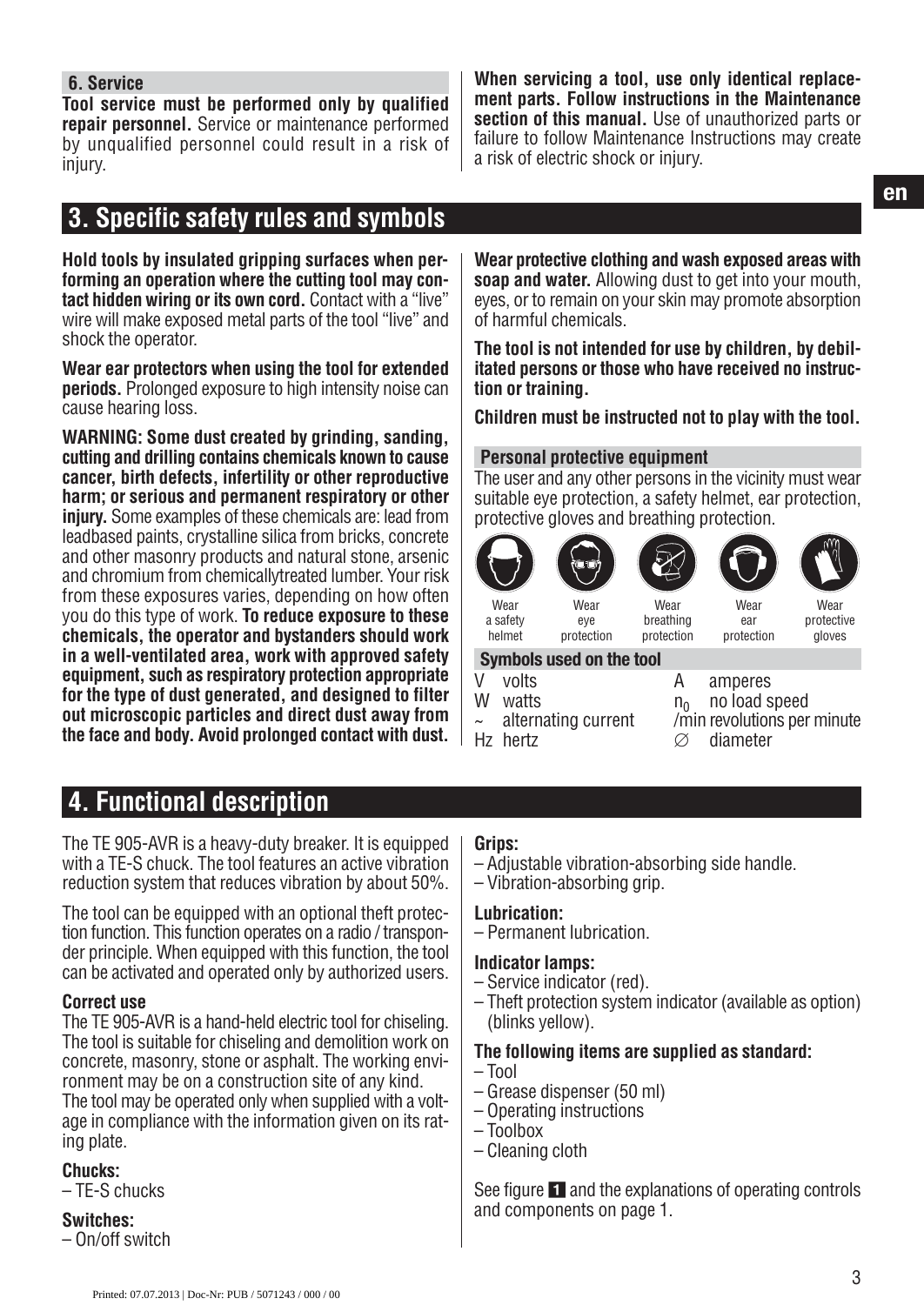### **Technical data**

| Tool                                          | TE 905-AVR                                            |
|-----------------------------------------------|-------------------------------------------------------|
| Rated voltage                                 | 120 V                                                 |
| Rated current input                           | 15 A                                                  |
| <b>Mains frequency</b>                        | 50-60 Hz                                              |
| Weight of tool                                | 11.3 kg (2.5 lbs)                                     |
| Dimensions (lxwxh)                            | $680\times110\times240$ mm (26.8×4.3×9.4 in)          |
| Chuck                                         | TE-S                                                  |
| Hammering speed under load                    | 2200 blows/min                                        |
| Single impact energy                          | 20 joules                                             |
| Chiseling performance in medium-hard concrete | 1300 cm <sup>3</sup> /min (79.3 in <sup>3</sup> /min) |
| <b>Permanent Iubrication</b>                  |                                                       |
| Adjustable side handle                        |                                                       |
| Foam rubber padded grip and side handle       |                                                       |
| Electronic speed (r.p.m.) limitation          |                                                       |
| On/off switch                                 |                                                       |
| Vibration reduction with built in AVR-system  |                                                       |
| Service indicator                             |                                                       |
| Right of technical changes reserved           |                                                       |

### **5. Assembly**



Ensure that the tool is disconnected from the mains supply.

### **5.1 Use of extension cords**

Use only extension cords of a type approved for the application and with conductors of adequate cross section. Recommended minimum conductor cross section and max. cable lengths:

| <b>Mains voltage</b> | <b>Conductor cross section</b> |                 |                                                                                       |                 | <b>AWG</b> |          |
|----------------------|--------------------------------|-----------------|---------------------------------------------------------------------------------------|-----------------|------------|----------|
|                      |                                |                 | 1.5 mm <sup>2</sup>   2.0 mm <sup>2</sup>   2.5 mm <sup>2</sup>   3.5 mm <sup>2</sup> |                 | 14         | 12       |
| 100 V                |                                | 20 <sub>m</sub> |                                                                                       | 30 <sub>m</sub> | -          |          |
| $110 - 120V$         | 20 <sub>m</sub>                | 25 <sub>m</sub> | 30 <sub>m</sub>                                                                       |                 | 75 ft      | $125$ ft |
| 220-240 V            | 50 <sub>m</sub>                | -               | 100 <sub>m</sub>                                                                      |                 |            |          |
|                      |                                |                 |                                                                                       |                 |            |          |

Do not use extension cords with 1.25 mm<sup>2</sup> or 16 AWG conductor cross sections.

### **5.2 Use of a generator or transformer**

This tool may be powered by a generator or transformer which fulfils the following conditions:

- AC voltage output, power output at least 3200 W
- The operating voltage must be within +5% and –15% of the rated voltage at all times.
- Frequency range 50–60 Hz, never above 65 Hz
- Automatic voltage regulation with starting boost

Never operate other tools or appliances from the generator or transformer at the same time. Switching other tools or appliances on and off may cause undervoltage and / or overvoltage peaks, resulting in damage to the tool.

### **5.3 Fitting the side handle**

- 1. Fit the side handle and side handle clamp onto the tool.
- 2. Secure the side handle by tightening the screw knob.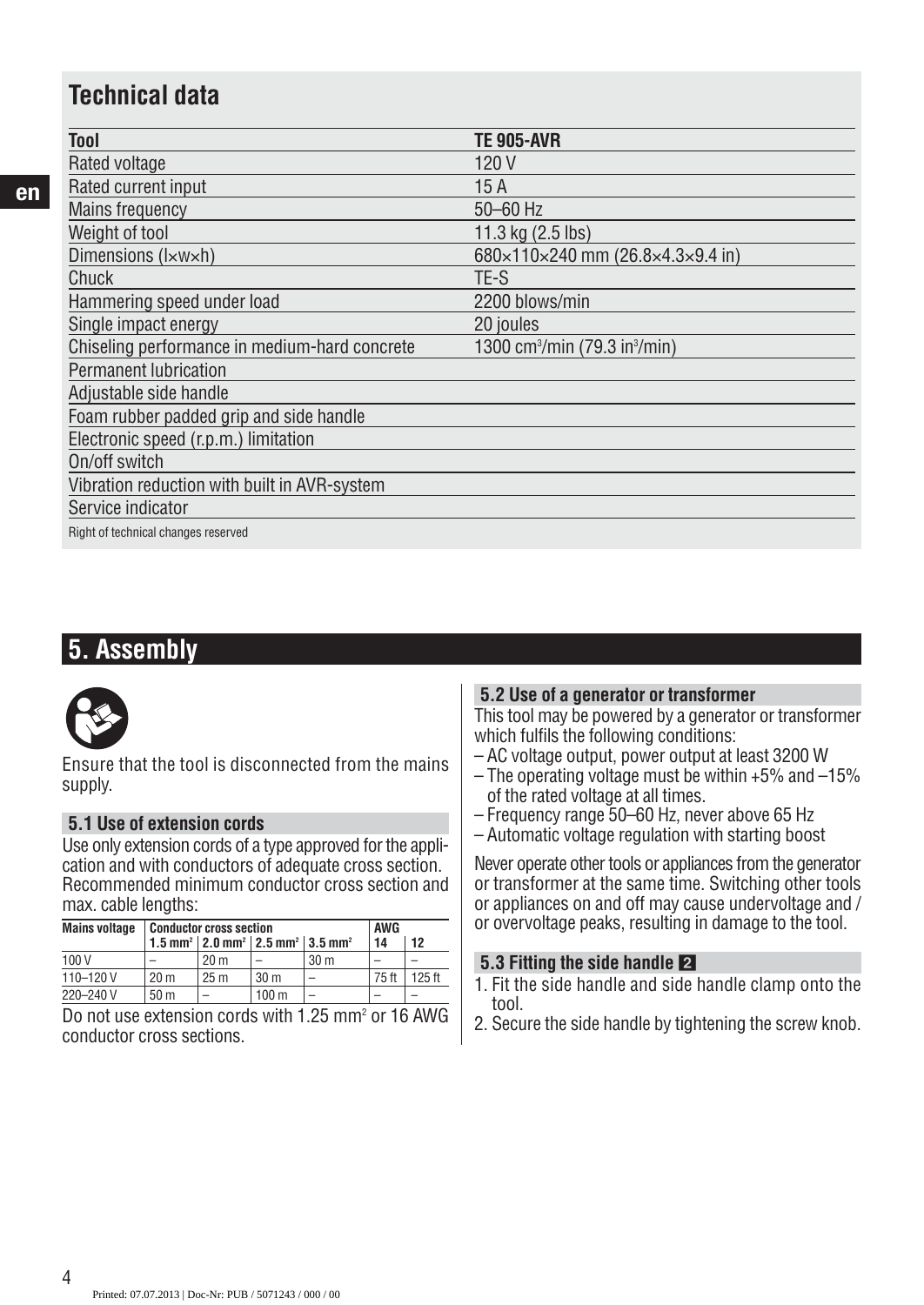### **6. Operation**



Never use the tool without the side handle. Use a vice or clamp to secure loose workpieces.



### **-CAUTION-**

- The insert tool may become hot during use.
- There is a risk of burning the hands.
- Wear protective gloves when changing insert tools.

### **6.1 Adjusting the side handle**

- 1. Unplug the supply cord from the mains socket.
- 2. Slacken the screw knob on the side handle.
- 3. Bring the side handle into the desired position.
- 4. Tighten the screw knob to secure the side handle in the desired position.

### **6.2 Fitting the insert tool -NOTE-**

The chisel can be locked in the chuck in 6 different positions (in 60° increments).

Flat and shaped chisels can thus always be brought into the optimum position for the job on hand.

- 1. Unplug the supply cord from the mains socket.
- 2. Check that the insert tool connection end is clean and lightly greased. Clean and grease the connection end if necessary.
- 3. Check that the sealing lip on the dust cap is clean and in good condition. Clean the dust cap if necessary or replace it if the sealing lip is damaged.
- 4. Push the insert tool into the chuck and rotate it while applying light pressure until it engages in the guide grooves.
- 5. Push the insert tool into the chuck until it is heard to engage.
- 6. Check that the insert tool is held securely by attempting to pull it out of the chuck.

### **6.3 Removing the insert tool**

- 1. Unplug the supply cord from the mains socket.
- 2. Open the chuck by pulling back the locking sleeve.
- 3. Pull the insert tool out of the chuck.

#### **6.4 Chiseling -NOTE-**

When working at low temperatures: The hammering mechanism works only when the tool has reached a minimum operating temperature. Bring the drill bit into contact with the base material and allow the tool to run under no load until the minimum operating temperature is reached. If necessary, repeat this procedure until the hammering mechanism begins to operate.



### **-CAUTION-**

- Drilling may cause splintering of the material.
- Splinters may cause injury to parts of the body and eyes.
- Wear eye protection, protective gloves and breathing protection if no dust removal system is used.

### **-CAUTION-**

- The tool and the drilling operation emit noise.
- Excessive noise may damage the hearing.
- Wear ear protection.

### **6.4.1 Switching on**

- 1. Plug the supply cord into the electric socket.
- 2. Press the on/off switch.

### **6.4.2 Switching off**

Press the on/off switch.

### **6.4.3 Chiseling tips**

**Reinforcing bars** Always guide the chisel toward the edge of the material and not toward the reinforcing bar.



### **Starting chiseling**

Position the point of the chisel approx. 80–100 mm  $(3.1-3.9)$  in) from the edge of the material.

### **Chiseling direction**

Begin chiseling at an angle of 70–80° to the concrete surface, with the tip of the chisel pointing toward the edge. Increase the angle to 90<sup> $\overline{\circ}$ </sup> as the chisel penetrates. thus breaking away material.



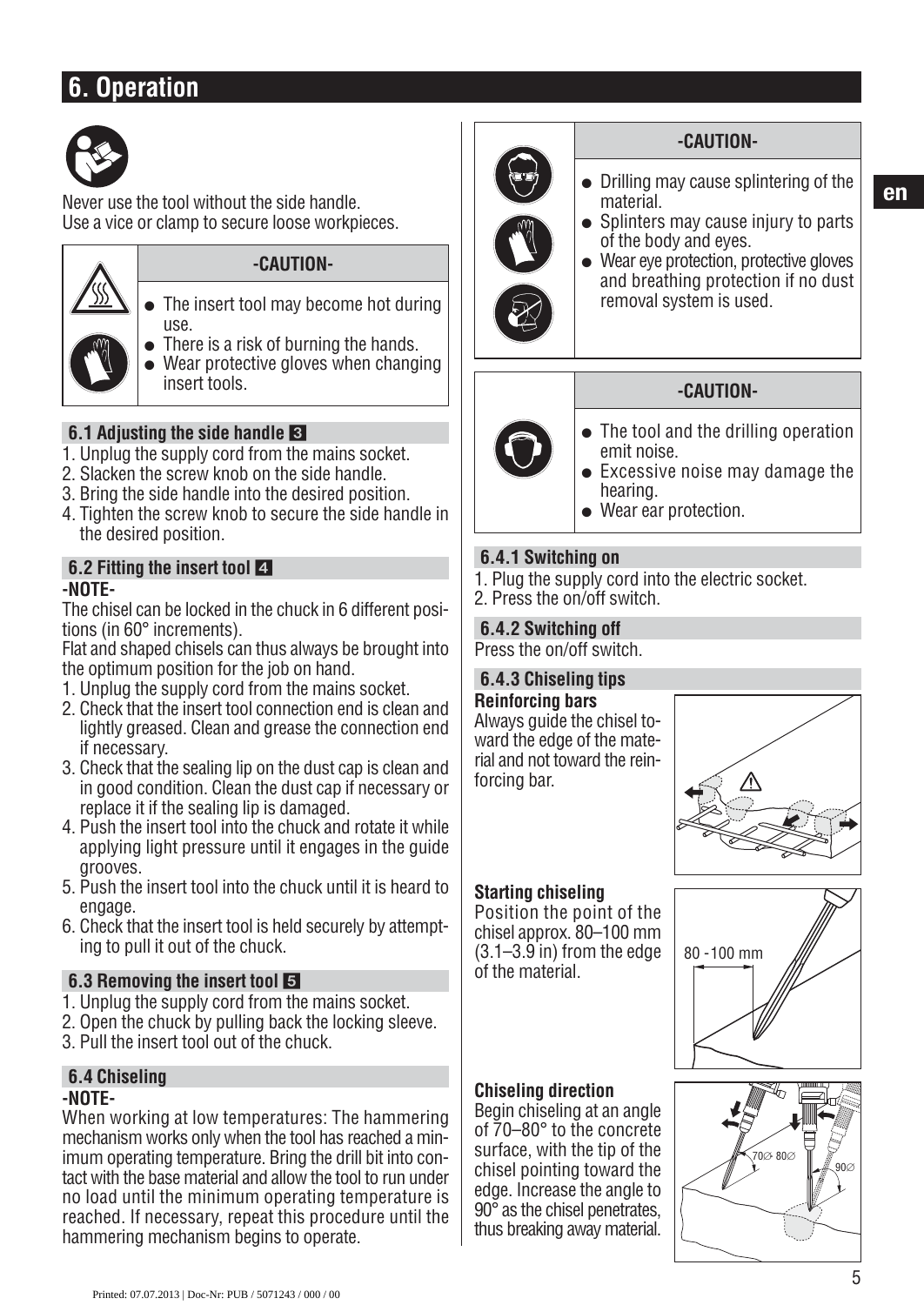### **Self-sharpening process**

Rotate the chisel in the chuck at regular intervals (ensures even wear and assists the self-sharpening process).

#### **Depth of penetration** Polygon chisels break up

and crush the material even at considerable depth.



#### **Contact pressure**

Contact pressure too low: Chisel jumps about. Contact pressure too high: Lower chiseling performance.



### **7. Care and maintenance**

Unplug the supply cord from the mains socket.

### **7.1 Care of insert tools**

Clean off dirt and dust deposits and protect your insert tools from corrosion by wiping them from time to time with an oil-soaked rag.

### **7.1.1 Regrinding insert tools**

Pointed, flat and wide-flat chisels can be reground when slightly worn at the tip or cutting edge.

### **-NOTE-**

Avoid overheating the surface of the chisel during grinding (no discoloration).

### **7.2 Care of the electric tool CAUTION**

#### **Keep the power tool, especially its grip surfaces, clean and free from oil and grease. Do not use cleaning agents which contain silicone.**

The outer casing of the tool is made from impactresistant plastic. Sections of the grip are made from a synthetic rubber material. Never operate the tool when the ventilation slots are blocked. Clean the ventilation slots carefully using a dry brush. Do not permit foreign objects to enter the interior of the tool. Clean the outside of the tool at regular intervals with a slightly damp cloth. Do not use a spray, steam pressure cleaning equipment or running water for cleaning. This may negatively affect the electrical safety of the tool.

### **7.3 Service indicator**

The tool is equipped with a service indicator.

### **7.3.1 The service indicator lights**

The carbon brushes have reached the end of their life. The tool can be operated for a further approx. ten hours after the service indicator lights, after which the automatic cut-out will be activated. Please return the tool to a Hilti service center in good time so that it is ready for use when required.

### **7.3.2 The service indicator blinks**

An electrical fault has occurred.

The tool has been rendered inoperable and should be returned to a Hilti repair center for servicing.

### **7.4 Maintenance**

Check all external parts of the tool for damage at regular intervals and check that all controls operate faultlessly. Do not operate the tool if parts are damaged or when the controls do not function faultlessly. If necessary, your electric tool should be repaired at a Hilti repair center. Repairs to the electrical section of the tool may be carried out only by trained electrical specialists.

### **7.5 Checks after care and maintenance**

After carrying out care and maintenance on the tool, check that all protective equipment has been refitted and that all items function faultlessly.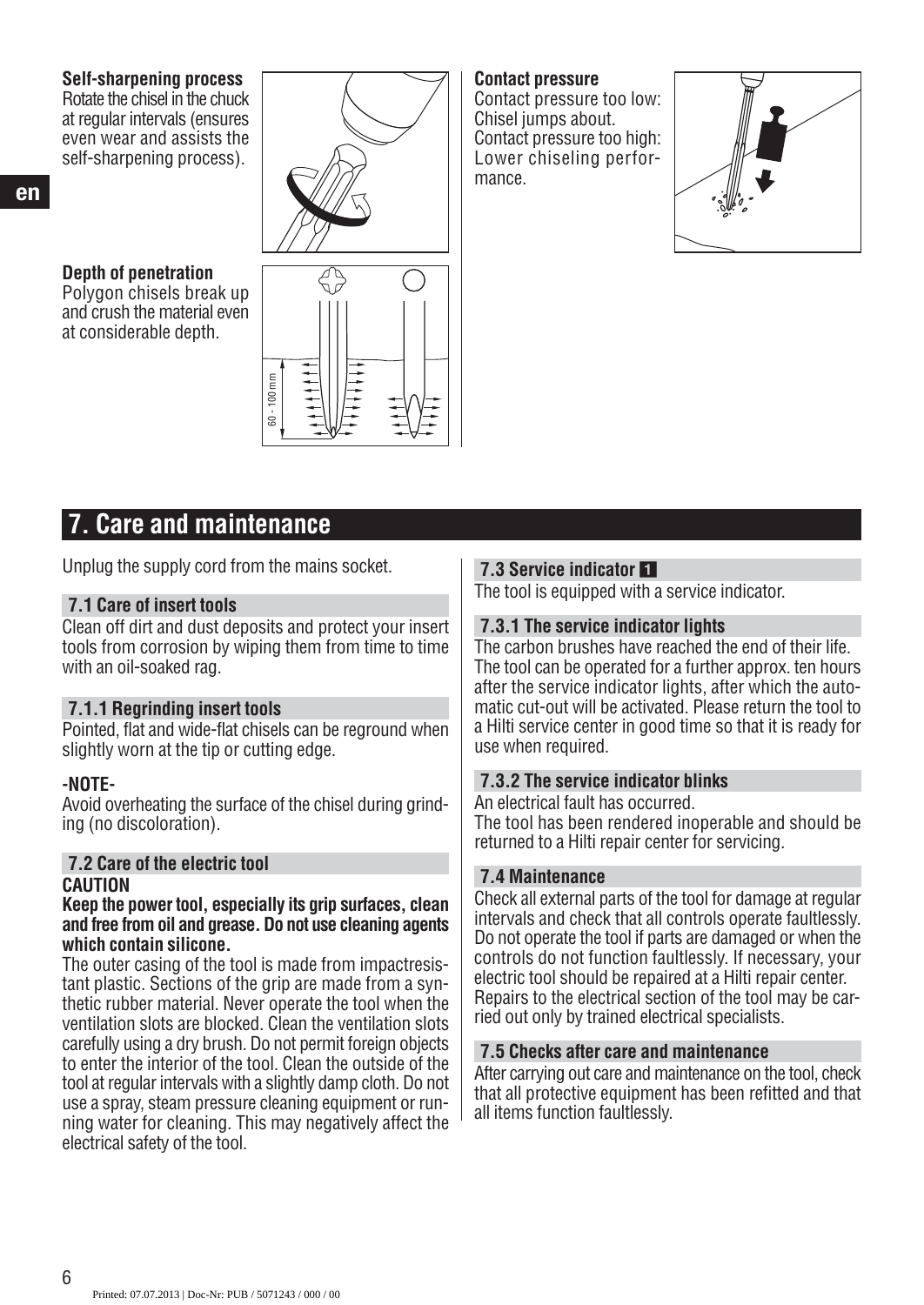## **8. Tools and accessories**

| <b>TE 905-AVR</b>                  |
|------------------------------------|
| TE-S chuck                         |
| Pointed chisel                     |
| Flat chisel                        |
| Wide flat chisel                   |
| Asphalt chisel                     |
| Flexible chisel                    |
| <b>Bushing tool</b>                |
| Tamping tool                       |
| Earth rod rammer                   |
| TPS = theft protection system with |
| TPS-K activation key               |

### **9. Troubleshooting**

| <b>Fault</b>                            | Possible cause                                       | <b>Remedy</b>                                                                           |
|-----------------------------------------|------------------------------------------------------|-----------------------------------------------------------------------------------------|
| The tool doesn't start                  | Fault in mains supply                                | Plug in another electric appliance and<br>check whether it works                        |
|                                         | Supply cord or plug defective                        | The cord should be checked and, if neces-<br>sary, replaced by an electrical specialist |
|                                         | On/off switch defective                              | The cord should be checked and, if neces-<br>sary, replaced by an electrical specialist |
| No hammering action                     | The tool is too cold                                 | Allow the tool to warm up to the minimum<br>operating temperature (see 6.4 "Chiseling") |
| The tool does not achieve<br>full power | Extension cord with inadequate cross<br>section used | Use an extension cord with adequate cross<br>section (see 5.1 "Use of extension cords") |

### **10. Disposal**

Most of the materials from which Hilti electric tools are manufactured can be recycled. The materials must be correctly separated before they can be recycled. In many countries, Hilti has already made arrangements for taking back your old electric tools for recycling. Please ask your Hilti customer service department or Hilti representative for further information.

**en**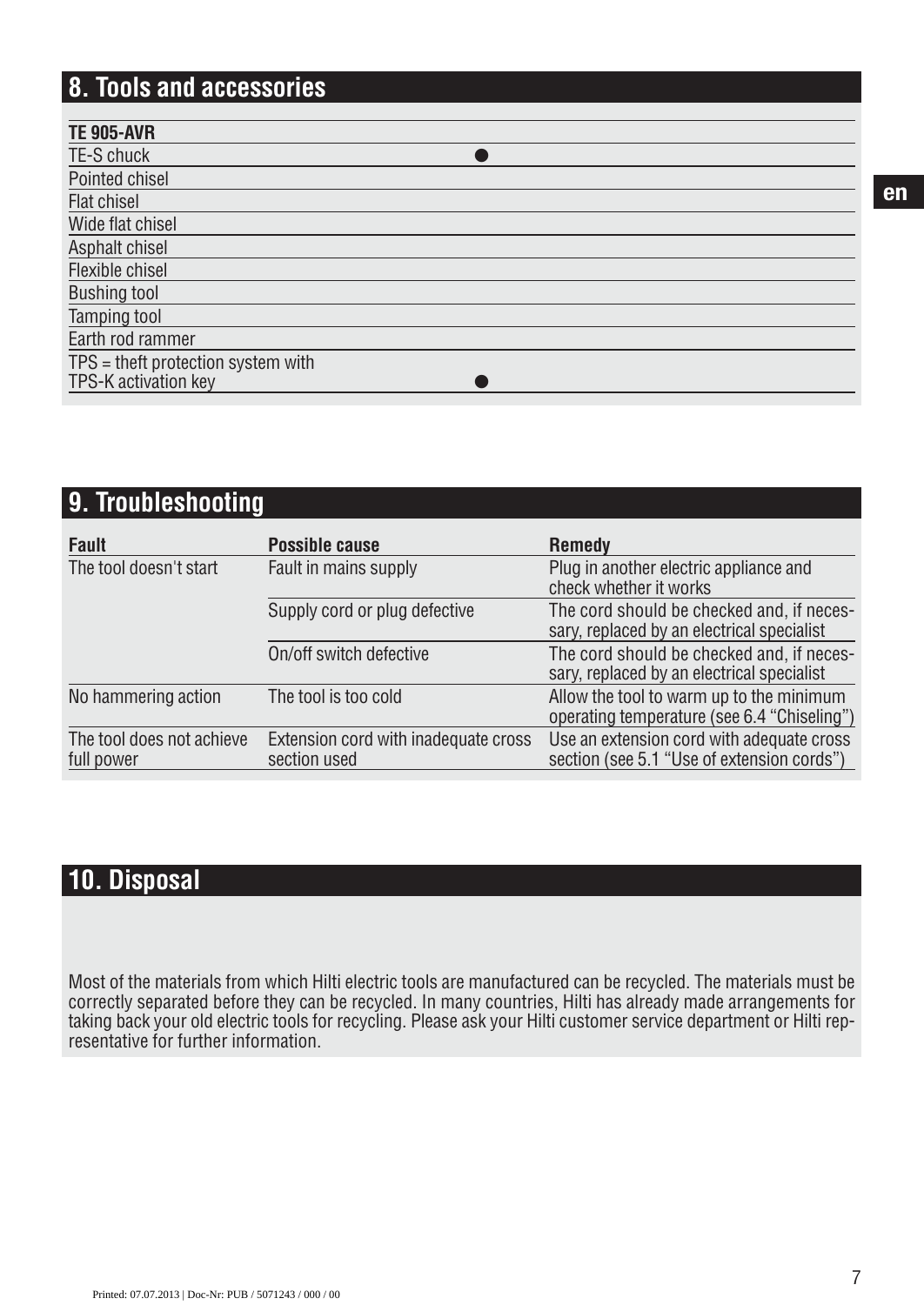### **11. Manufacturer's warranty – tools**

Hilti warrants that the tool supplied is free of defects in material and workmanship. This warranty is valid so long as the tool is operated and handled correctly, cleaned and serviced properly and in accordance with the Hilti Operating Instructions, and the technical system is maintained. This means that only original Hilti consumables, components and spare parts may be used in the tool.

This warranty provides the free-of-charge repair or replacement of defective parts only over the entire lifespan of the tool. Parts requiring repair or replacement as a result of normal wear and tear are not covered by this warranty.

**Additional claims are excluded, unless stringent national rules prohibit such exclusion. In particular,**

**Hilti is not obligated for direct, indirect, incidental or consequential damages, losses or expenses in connection with, or by reason of, the use of, or inability to use the tool for any purpose. Implied warranties of merchantability or fitness for a particular purpose are specifically excluded.**

For repair or replacement, send tool or related parts immediately upon discovery of the defect to the address of the local Hilti marketing organization provided.

This constitutes Hilti's entire obligation with regard to warranty and supersedes all prior or contemporaneous comments and oral or written agreements concerning warranties.